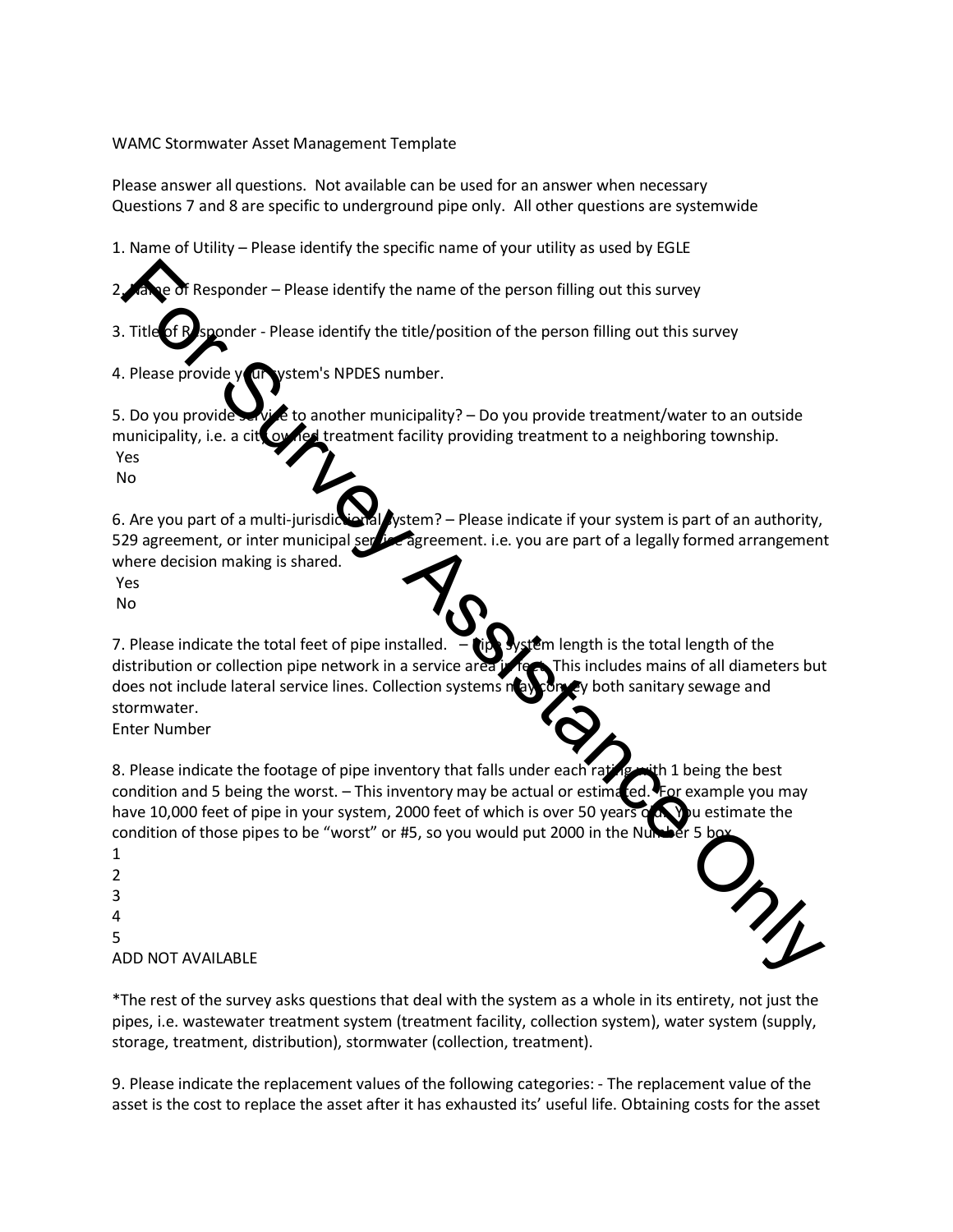replacement is not easy. In some cases, the utility will use an estimate based on best practices in other cases the utility may rely on consultant or manufacturer catalogs and sales representatives. These replacement values can be actual – meaning you have identified the total replacement cost of all assets, or can be an estimate. An answer of NA or NOT AVAILABLE is appropriate when the answer is unknown or Not Available

## Collection

Storage

Treat

LEVEL OF SERVICE AND PERFORMANCE

This section is used to determine an asset owner's progress in defining and establishing their desired Level of Service. Understanding the desired Level of Service will help to prioritize and characterize the system's assets; as vell as how to manage finances to reach the Level of Service goals.

10. For which categories has your system established Level of Service goals – Check the categories/boxes that your system has performed a Level of Service analysis on.

Reliability – consistency, providing trouble free service over a long period of time

Responsiveness - measures the speed and quality at which your company provides customer service and communication.

Safety – measuring internal safety with in the facility as well as external, outside the facility/general public

Capacity – the ability to deliver the service on a dily as well as maximum load situation Environmental Impact - any change to the environment, whether adverse or beneficial, wholly or partially resulting from the utility's activities,  $p$  od  $\alpha$ , or services.

Affordability – measuring the annual cost of service in relation to a percentage of median household income and user ability and willingness to pay.

Compliance – ability or inability to maintain regulatory

11. On a scale of 0-5, please indicate how far your system is toward reaching its Level of Service goals for each of the above listed categories. A zero/0 means your system has not yet developed Level of Service goals for that category. 1 means your system has developed Level of Service goals but no action has been taken. 2 means your system has developed Level of Service goals of limited action has been taken. 3 means your system is halfway towards meeting the Level of Service goals. 4 means your system has made significant progress in meeting the Level of Service goals. 5 meals your system has reached the desired Level of Service goals and maintains that level. NA means that this information is NOT AVAILABLE For Survey CE AND PERFORMANCE<br>
SINCE WE CAN DERFORMANCE<br>
SINCE WE VICE AND PERFORMANCE<br>
SINCE WEIGHT AND A GENERAL TRISPARE UNITED A DETAIL TRISPARE UNITED SINCE UNITED ASSESS:<br>
SINCE UNITED ASSESS:<br>
SINCE UNITED ASSESS:<br>

|                        | 0 |   |   | 3 | 4 | 5 | NА        |
|------------------------|---|---|---|---|---|---|-----------|
| Reliability            | 0 | 1 | 2 | 3 | 4 | 5 | <b>NA</b> |
| Responsiveness         | 0 |   | 2 | 3 | 4 | 5 | <b>NA</b> |
| Safety                 | 0 | 1 | 2 | 3 | 4 | 5 | <b>NA</b> |
| Capacity               | 0 | 1 | 2 | 3 | 4 | 5 | <b>NA</b> |
| Environmental Impact 0 |   |   | 2 | 3 | 4 | 5 | <b>NA</b> |
| Affordability          |   |   | 2 | 3 | 4 | 5 | ΝA        |
| Compliance             |   |   |   | 3 | 4 | 5 | NА        |

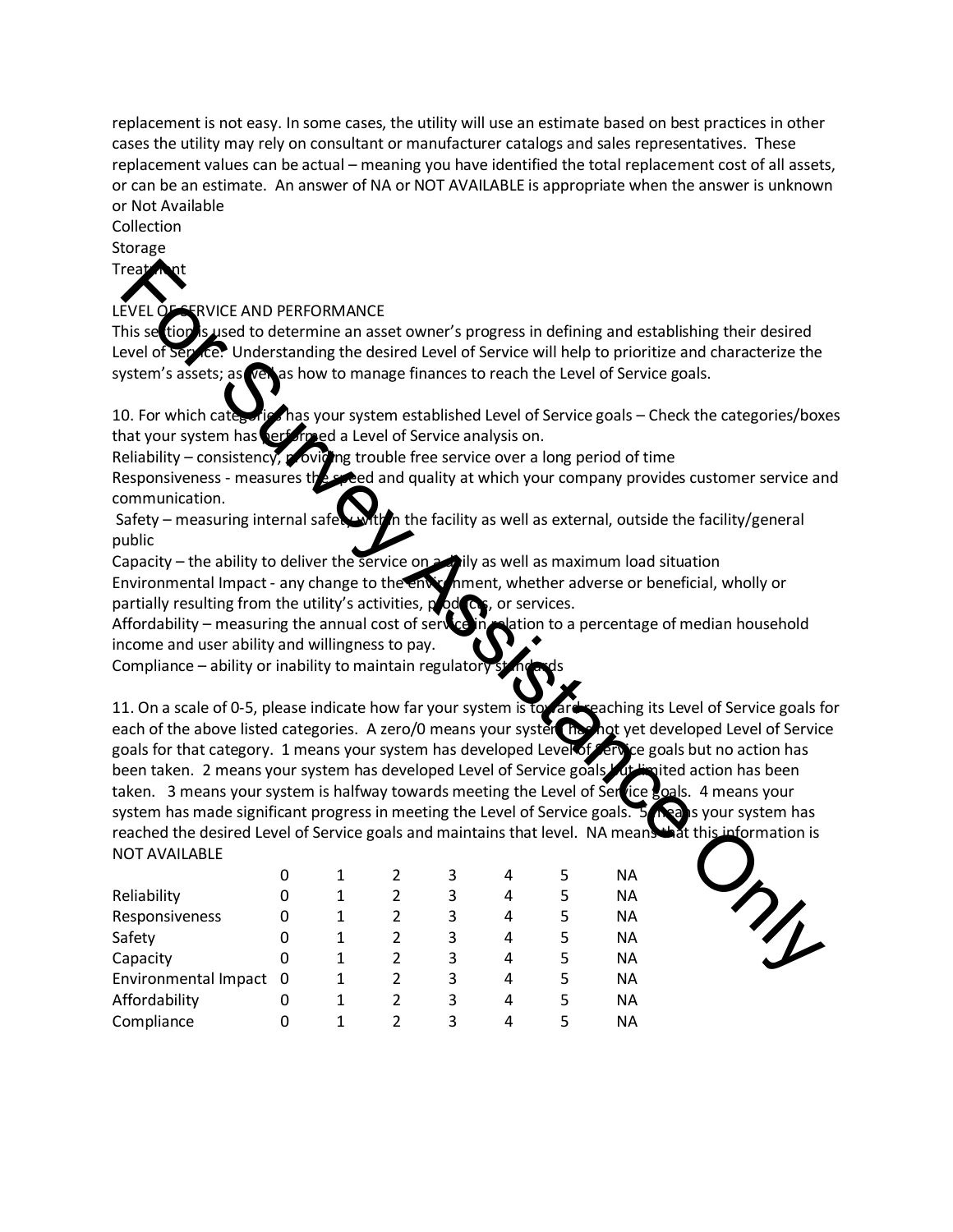12. Please rank the following impediments toward reaching your desired level of service (1 being Low impact, 5 being High impact.)

|                        |  |   |   | ΝA |
|------------------------|--|---|---|----|
| <b>Staffing</b>        |  |   |   | NА |
| <b>Limited Funds</b>   |  |   | Д | ΝA |
| Other                  |  | ≺ | 4 | ΝA |
| Other (please specify) |  |   |   |    |

n deals with Criticality. Probability of Failure looks at how likely an asset will fail. Probability cals with a number of factors: asset age, condition of asset, failure history, historical xperiences with that type of asset in general, maintenance records, and knowledge regarding, all inter-related in determining the likelihood of fail.

The Assessing criticality requires an examination of the probability of failure and the consequence of failure as discussed above. The assets that have the greatest probability of failure and the greatest consequences associated with the failure will be the assets that are the most critical. The table below is an example of assessing  $\alpha$ **Example and Solution Constability of Failure looks at how likely an asset will fall. Probability<br>
Failure and Solution anometor fractors: asset age, condition of asset, aliure history, historical<br>
Failure and Kong Meridia** 

Criticality or Business Risk analysis takes a look at Probability of Failure and Consequence of Failure to determine the importance of a particular asset to the utility as a whole. A Criticality or Business Risk analysis of different assets will reveal with asset has the highest criticality factor and therefore which asset would require the most attention either for repair or replacement.

13. Have you done a Probability of Failure analysis nyour assets?

Yes

No

NA

14. Have you done a Consequence of Failure analysis on

Yes

No

NA

15. Have you done a Criticality/Business Risk analysis on your assets?

Yes

 No NA

CAPITAL IMPROVEMENT

This system deals with capital improvement efforts.

A long-term Capital Improvement Plan should look at the utility's needs for the future. Ideally, the planning period would be at least 20 years, with a minimum of 5 years. It is understood that the specific expenditures and needs of the utility in the latter years, say 15 to 20 years, are more speculative than the needs for the first 5 to 10 years, particularly the first 5 years. However, the inclusion of the needs for this longer time period will provide a better opportunity for the water system to plan for its capital needs. Capital improvement projects are projects which the utility has an extended period of time to plan for and are projects which usually cover high cost, non-recurring items.